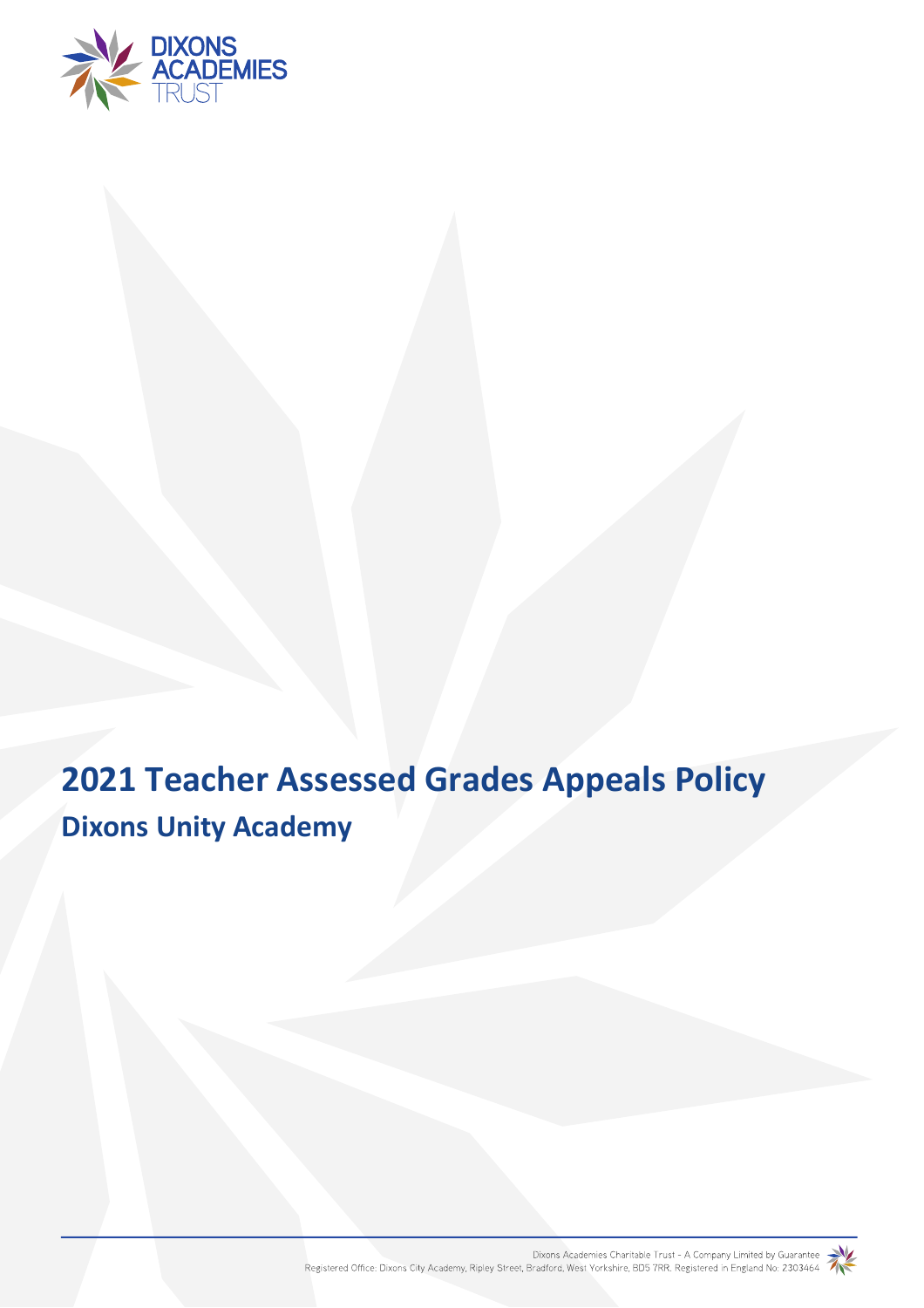## **Introduction**

In Summer 2021, certain GCSE, GCE and other qualifications containing components of non-examination assessment (or units of coursework) have been internally assessed (marked) and internally standardised. The marks awarded (the internal assessment decisions) which contribute to the final grade of the qualification were then submitted by the deadline set by the awarding body for external moderation.

If a student (including private candidates) feels the grade they've received is wrong, there is an appeal process unique to this summer series for them to follow. There are two stages to this process. In addition, a priority process is available for students applying to higher education who did not attain their firm choice (i.e. the offer they accepted as their first choice), and wish to appeal an A level or other Level 3 qualification result.

# **Purpose of the policy**

This procedure is designed for Dixons Unity Academy to meet the General Qualifications Alternative Awarding framework for summer 2021 – <https://www.gov.uk/government/publications/general-qualifications-alternative-awarding-framework> – together with the relevant general / standard and qualification level conditions of the qualification regulators for England, and Wales (Ofqual and Qualifications Wales). Their regulatory documentation underpins the awarding organisations' appeals processes. This guidance applies solely to the appeal of a result issued in summer 2021.

The JCQ document, 'A guide to the awarding bodies' appeals processes' (effective from November 2020), will still apply for the appeal of a finding of malpractice, the sanction applied by an awarding organisation, and access arrangements/reasonable adjustments for a future examination series. Appeals against the outcomes of post-results services and special consideration do not apply for the summer 2021 series. Any sanctions applied to a student by an academy will be subject to the academy's internal appeals process.

# **General principles**

The appeals process for summer 2021 allows students to appeal their grade where they believe there has been an error. They must first ask their centre to review whether an administrative or procedural error has been made. The JCQ student guidance for appeals will be found ahead of results day at<https://www.jcq.org.uk/summer-2021-arrangements/>

If an academy identifies an error with the grade it submitted to the awarding organisation, it must submit a revised grade with rationale for the grade change to the awarding organisation. If the awarding organisation is satisfied with the rationale presented by the academy and it considers it is appropriate to correct the result, it will issue a revised grade.

Where the academy does not believe that an error has been made but a student believes that an error persists, a student may ask the academy to submit an appeal to the awarding organisation on their behalf. The academy must submit the student's appeal if requested and must provide the required full supporting evidence. Depending on the grounds of the appeal, the awarding organisation will consider:

- whether the grade reflects an unreasonable exercise of academic judgement
- and / or whether the academy followed its procedures properly and consistently in arriving at the student's result or in conducting its review
- and / or whether the awarding organisation made an administrative error

## **Retaining evidence**

It is important that, where possible, all evidence and records on which a student's grade is based, including copies of the student's work and any mark records, is retained safely. This will be needed to support the determination of students' grades, the internal and external quality assurance processes and appeals. It is not a requirement that the original version is retained and a scanned copy of handwritten evidence or digital document will be acceptable. In line with the Ofqual document Information for heads of centre, heads of department and teachers on the submission of teacher assessed grades: Summer 2021 [https://www.gov.uk/government/publications/submission-of-teacher-assessed-grades-summer-2021-info-for-teachers,](https://www.gov.uk/government/publications/submission-of-teacher-assessed-grades-summer-2021-info-for-teachers) any evidence produced after 24 March 2021 must be retained by the academy.

If a student appeals because they believe an unreasonable exercise of academic judgement in selecting the evidence used, alternative evidence may need to be submitted to an awarding organisation.

The academy will retain any information about a student's access arrangements / reasonable adjustments, or mitigating circumstances affecting their performance in an assessment, which has been considered during the process of determining a student's grade even if this was deemed not to be relevant. This must include the reason for the teacher's decision.

If the appeal is solely on the grounds of an awarding organisation administrative error, the appeal need only demonstrate that the final grade the academy submitted to the awarding organisation was different to the grade issued by the awarding organisation.

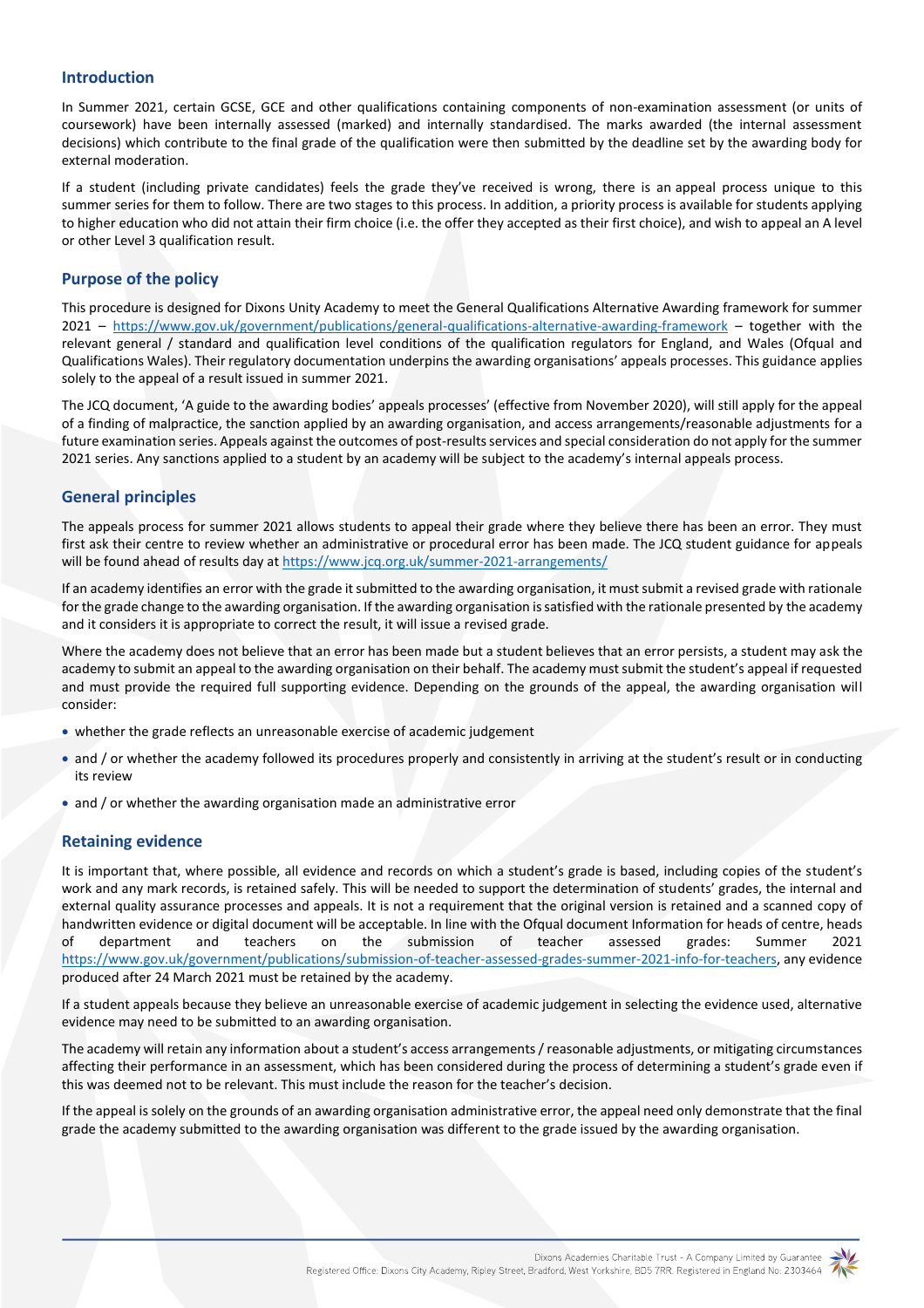## **Sharing information with students**

Before results are issued, the academy will take all reasonable steps to ensure all students, including private candidates, have information about the arrangements in place for conducting centre reviews and submitting appeals to the awarding organisation following a centre review, including providing them with a statement of the arrangements promptly when requested.

The academy is required to maintain the confidentiality of students' grades. Students will not be told the final teacher assessed grade that has been submitted to the awarding organisation. Grades will only be shared with students on the published results date once the awarding organisation has issued the final grades.

## **Centre procedural and administrative errors**

Although the academy will have undertaken robust internal checks and a quality assurance exercise to ensure the grades submitted to awarding organisations are correct, there is always a small possibility that a procedural or administrative error is identified, outside of the centre review process, before the results are reported. After the submission of grades, the academy may undertake a further quality assurance exercise in order to minimise the number of potential centre reviews based on administrative errors.

If this happens after teacher assessed grades have been submitted, but before the awarding organisation's online portal for the submission of teacher assessed grades has closed, the academy will re-submit the revised teacher assessed grade. This will be accompanied by a new Head of Centre declaration.

Where a procedural or administrative error is discovered before results day, but after the awarding organisation's online portal for the submission of teacher assessed grades has closed, the academy will contact the relevant awarding organisation with details of the error identified. Where appropriate, if time allows, the awarding organisation will rectify the error before results are reported to students.

In a small number of cases, the error may be identified too close to results day for it to be rectified by the awarding organisation before the student receives their results. In these cases, the academy will make clear to the student when they receive their results that an error has been identified and reported to the awarding organisation to be corrected. The academy will explain to the student what impact this is likely to have on their grade, particularly if the grade will be lower as a result. The awarding organisation will report the revised grade as soon as possible after results day.

Procedural and administrative checks may take place before or after results have been issued whether they are prompted by a student or an academy's own quality assurance processes. Each academy will need access to all the following records and will need to consider:

- the reason presented by the student for the review where this has been specified and any evidence provided by the student about issues that were not known about at the time the grade was determined
- the academy's approved policy and whether it was followed properly and consistently
- the evidence which was used to determine the student's grade
- any relevant assessment records detailing for the student any amendments to the range of evidence used for the cohort and, where applicable, steps taken to address any known mitigating circumstances / special consideration or approved access arrangements / reasonable adjustments
- a record that the grades had been signed off by at least two teachers in the subject, one of whom was the head of department / subject lead or Head of Centre where there was only one teacher in the department / subject
- the record, where it exists, of any relevant pre-results communications between the academy and student (for example, where a student has raised mitigating circumstances earlier in the process)
- relevant academy administration records

## **Stage one – centre reviews**

This is the first stage of the appeals process in summer 2021. This section covers the academy's role in handling requests from students who wish to correct a perceived error once they have received their grades. Procedural and administrative checks may take place before or after results have been issued when they are prompted by the academy's own quality assurance processes. For example, the academy may conduct quality assurance checks should a student query the information shared and retain these records for use after results have been issued.

The evidence for the review described in the 'Centre procedural and administrative errors' section of this policy must be available at any point from when grades are submitted. If an academy has completed checks in advance, it does not need to repeat the checks after results day as long as the issue raised by the student has been addressed by the checks carried out previously and the records are available and provided to the awarding organisation in the event of an appeal to the awarding organisation.

In cases where a student raises an issue that hasn't been considered in checks that were conducted in advance of results day, then this new issue will need to be considered for the centre review to be completed.

#### **Who can request a review and when?**

Any student, including a private candidate, may submit a request for a centre review on the grounds that the academy has:

failed to follow its procedures properly or consistently in arriving at that result, or

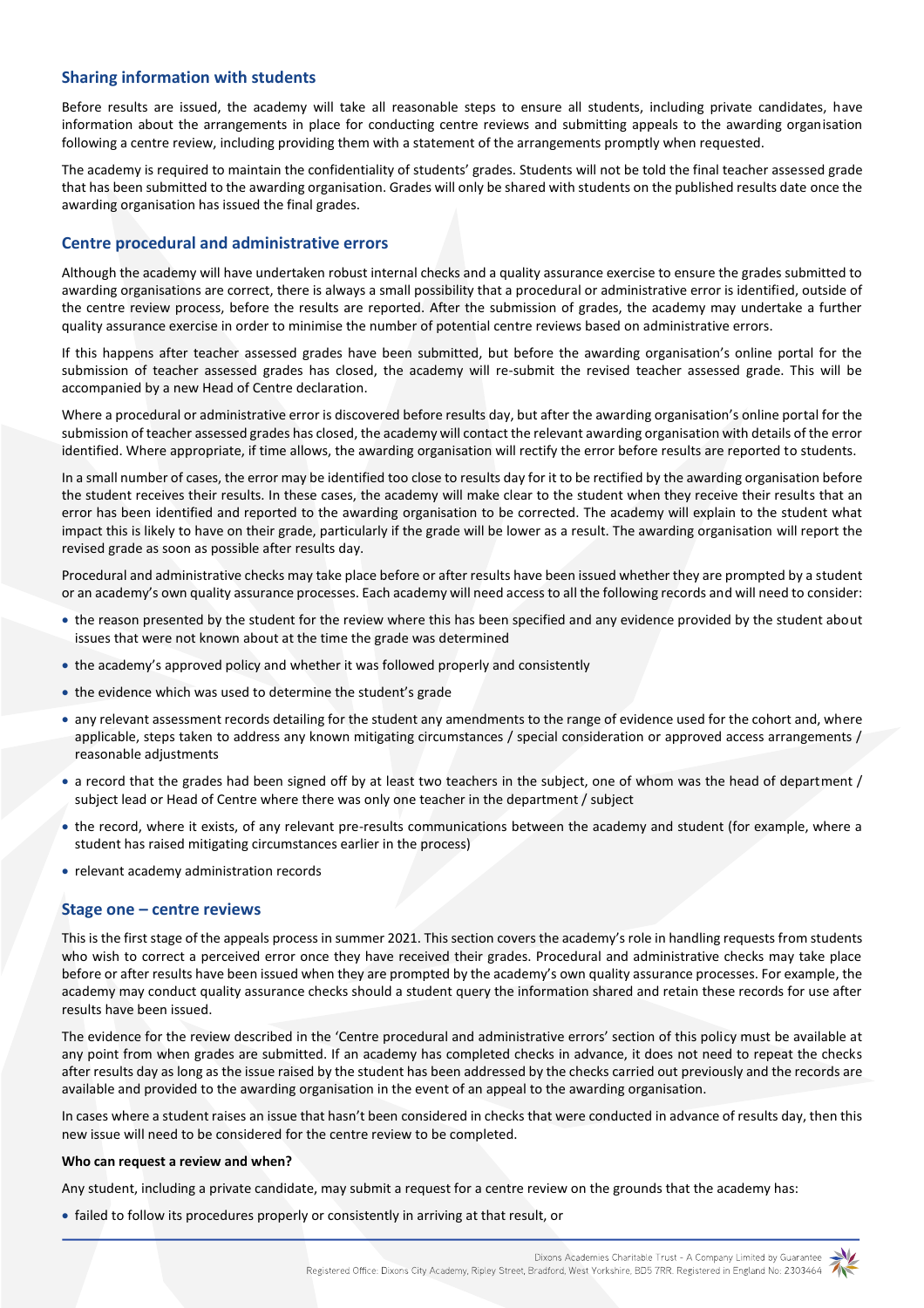made an administrative error in relation to the result

Requests for appeals on the grounds of academic judgement (unreasonableness) will only be considered by awarding organisations (at stage two) and not by the academy. In these cases, an initial centre review will still be completed to ensure that the academy has not made any procedural or administrative errors. The academy will not review its academic judgements during the centre review stage.

To decide whether to request a review, students will need access to certain information before results day, or on results day, if it has not already been made available to them. This must include:

- the academy's policy
- the sources of evidence used to determine the student's grade, along with the marks / grades associated with them
- details of any variations in evidence used based on disruption to what that student was taught
- details of any special circumstances that have been considered in determining their grade, e.g. access arrangements / reasonable adjustments or mitigating circumstances such as illness

A centre review will be completed, and an outcome reported to the student before an appeal can be submitted to the awarding organisation. Any appeals submitted where this has not happened, will be rejected by the awarding organisation and a new application will need to be submitted once the centre review has been completed.

All requests for a centre review, including those from private candidates, must be made directly to the academy which submitted the grade/s. Requests for centre reviews must be made by the candidate to the academy by:

- **16 August 2021** (priority appeals for students applying to higher education who did not attain their firm choice, i.e. the offer they accepted as their first choice, and wish to appeal an A level or other Level 3 qualification result)
- **3 September 2021** (in all other cases)

This will enable the academy to meet the deadlines to submit appeals to awarding organisations.

Centre reviews which are not submitted by these dates may lead to appeals not being completed in time for those with a higher education place dependent on the outcome of the appeal.

For reviews where a higher education place is dependent on the outcome of an appeal, students must include their UCAS personal ID. The student should also notify their preferred higher education provider that a review has been requested at the earliest possible opportunity so that they can decide how to handle their offer.

Given the short timescales for requesting centre reviews, and for submitting subsequent awarding organisations appeals, the academy will have:

- a clearly documented process and appropriate resources in place to handle reviews and appeal requests from results days
- clearly communicated the process to students in advance of results days
- ready access to the materials needed by the student to assess and decide whether to request a review

The academy will accept and process / investigate any request for a review from a student. Failure to do so could constitute malpractice and awarding organisations will follow up on such cases.

#### **Administering review requests**

To request a review, the template found in Appendix B of this policy must be completed.

The academy will keep a record of all review applications received, and the outcomes of those reviews.

A student may submit a request for a review but subsequently decide they wish to withdraw it. They will be allowed to do so as long as no finding has been made. A centre review application cannot be withdrawn once a finding has been made.

#### **Determining a review outcome**

The types of procedural failure a student may raise, and the academy will need to check, may include:

- the existence and consideration of mitigating circumstances at the time of an assessment
- the provision of agreed access arrangements / reasonable adjustments for an assessment
- the process for determining and quality assuring grades (for example, internal standardisation, authentication of student work)

In cases where the academy considers that there has been a procedural failure or administrative error, the academy needs to decide whether this affected the grade submitted to the awarding organisation. The resulting outcome may be that the grade is raised, stays the same or is lowered, depending on the impact of the error or failure.

It is possible for a procedural failure, or an administrative error, to be identified but for this not to have had any impact on the grade awarded. In this case, the outcome of the review would be that the grade stays the same.

In such cases where the review determines the grade should be lowered, the student who has submitted the review will already have consented to their grade being lowered as a possible outcome and the academy will, therefore, submit a request to lower the grade to the relevant awarding organisation.

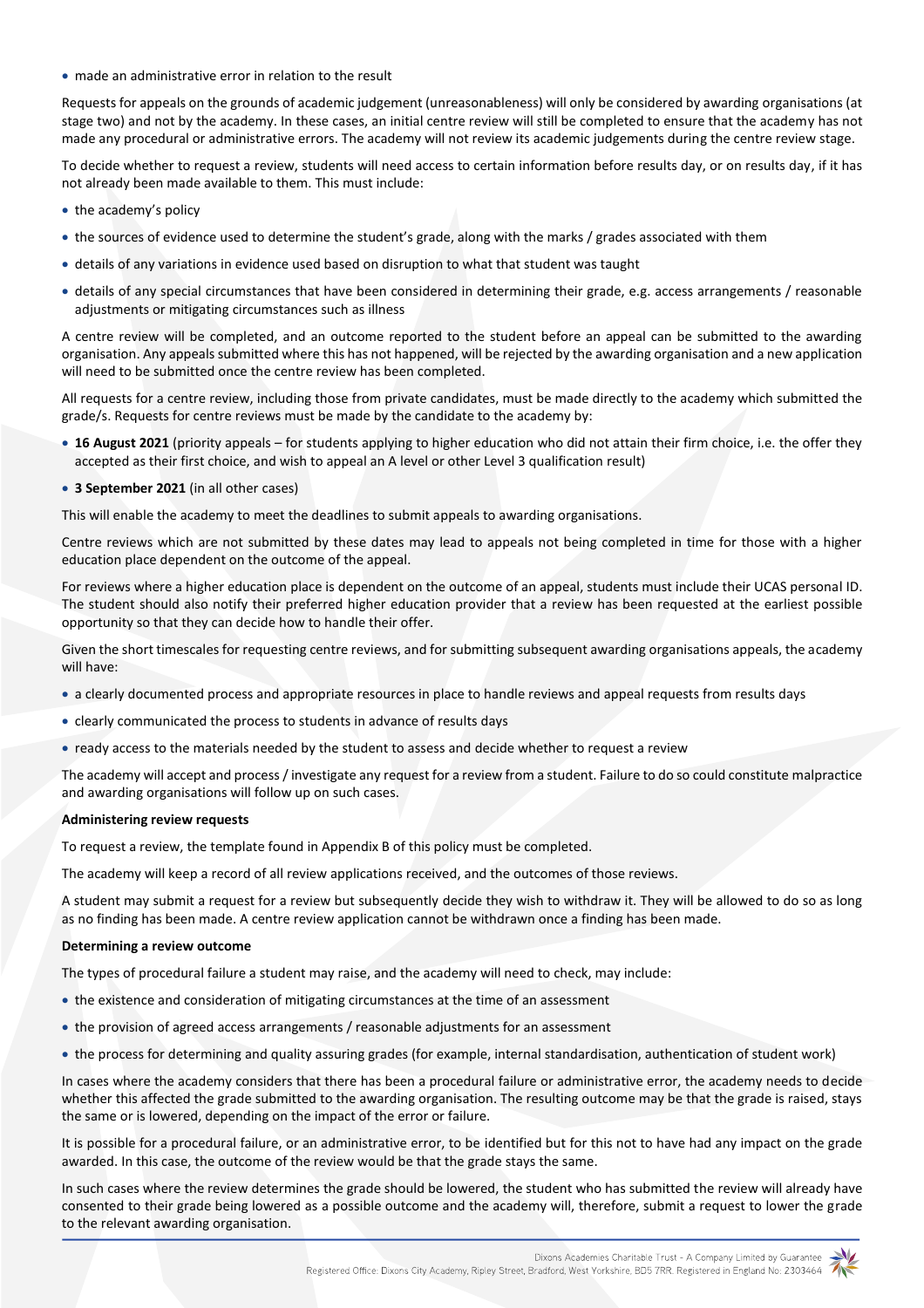The review may highlight other students who have been impacted by the same issue. In some cases, those students may also be found to have a lower grade than they should have received, and the academy should rectify this. In other cases, there may be a student or students whose reported grade is too high. For example, one student's marks could have been transposed with another student's, leading to one student having a grade higher than it should be but the student with the higher grade is unlikely to have submitted a centre review.

These students will not have consented to having their grades lowered unless they have separately submitted requests for reviews. In these cases, the academy will carefully consider the impact of lowering the students' grades before requesting the awarding organisation to do so. In most instances, it will be appropriate to lower the grade, as not to do so could have an adverse impact on public confidence. Allowing incorrect grades to stand could also have an adverse impact on employers or educational institutions who rely on the grade in future as well as on the student, if for example, they progress on to a course they were not equipped for. However, there could also be an adverse impact on the individual student by correcting the grade at this point.

#### **Reporting an outcome – pre-results**

If a centre review takes place before results are issued, and an error is identified, the error may be corrected before results are issued. The academy will confirm to the student that the review has been completed, that an error has been identified and that the appropriate steps have been taken to rectify the error. However, the academy will not share information about any new grade that has been submitted for the student until the date for the publication of results.

#### **Reporting an outcome – post-results**

Once the academy has considered the review and determined if a grade change is necessary due to a procedural failure or administrative error, it must report the outcome either to the student who submitted the review (if the grade has not changed) or to the awarding organisation to request a change to the grade.

If the academy's review finds a failure and concludes that a grade change is needed, before reporting the outcome to the student, the academy will submit an error correction request to the relevant awarding organisation as soon as possible.

The error correction request to the awarding organisation will include the outcome of the review, the reason for the decision made and will be signed off by the Head of Centre or a designated member of the senior leadership team. Awarding organisation staff will then consider the outcome and reasons and make the final decision about changing the grade.

Amended grades will be reported to the academy to be shared with the student along with the academy's review decision. In cases where the awarding organisation disagrees with the academy's decision to amend a grade as the result of a review and considers it inappropriate to do so, or considers a different grade to be appropriate, the awarding organisation will clearly communicate its reasons to the academy.

The decision the academy provides to the student will be set out using the template included in Appendix E.

A record of the outcome of all reviews must be kept by the academy.

Whether or not a procedural or administrative failure was found, and whether or not the grade changed as a result, all students have the right to submit an appeal to the awarding organisation as the next stage in the process.

Any appeal to the awarding organisation must be submitted on the student's behalf by the academy that carried out the relevant review, with the consent of the student.

## **Stage two – appeals to the awarding organisation**

This is the second stage of the appeals process in summer 2021. This section covers the academy's role in submitting student appeal requests to awarding organisations.

## **Who can request an appeal and when?**

Any student, including a private candidate, who considers that there has been a procedural error, an administrative error or that their grade reflects an unreasonable exercise of academic judgement (either because of the way that the grade has been determined and/or the selection of the evidence), may submit a request for an awarding organisation appeal after they have received the outcome of their centre review and after the publication of results.

An appeal can only be made against a result issued. Any student who believes that the academy's decision to withdraw an entry due to insufficient evidence on which to determine a teacher assessed grade, or not to make an entry in the first place, must raise such concerns through the academy's complaints process. Any continuing concerns following completion of the academy's complaints process may subsequently be raised through the awarding organisation's complaints process.

All requests for an appeal must be made directly to the academy which submitted the grade and must be received by the awarding organisation by:

- **23 August 2021** for priority appeals (for students applying to higher education who did not attain their firm choice, i.e. the offer they accepted as their first choice, and wish to appeal an A level or other Level 3 qualification result), or by
- **17 September 2021** for non-priority appeals

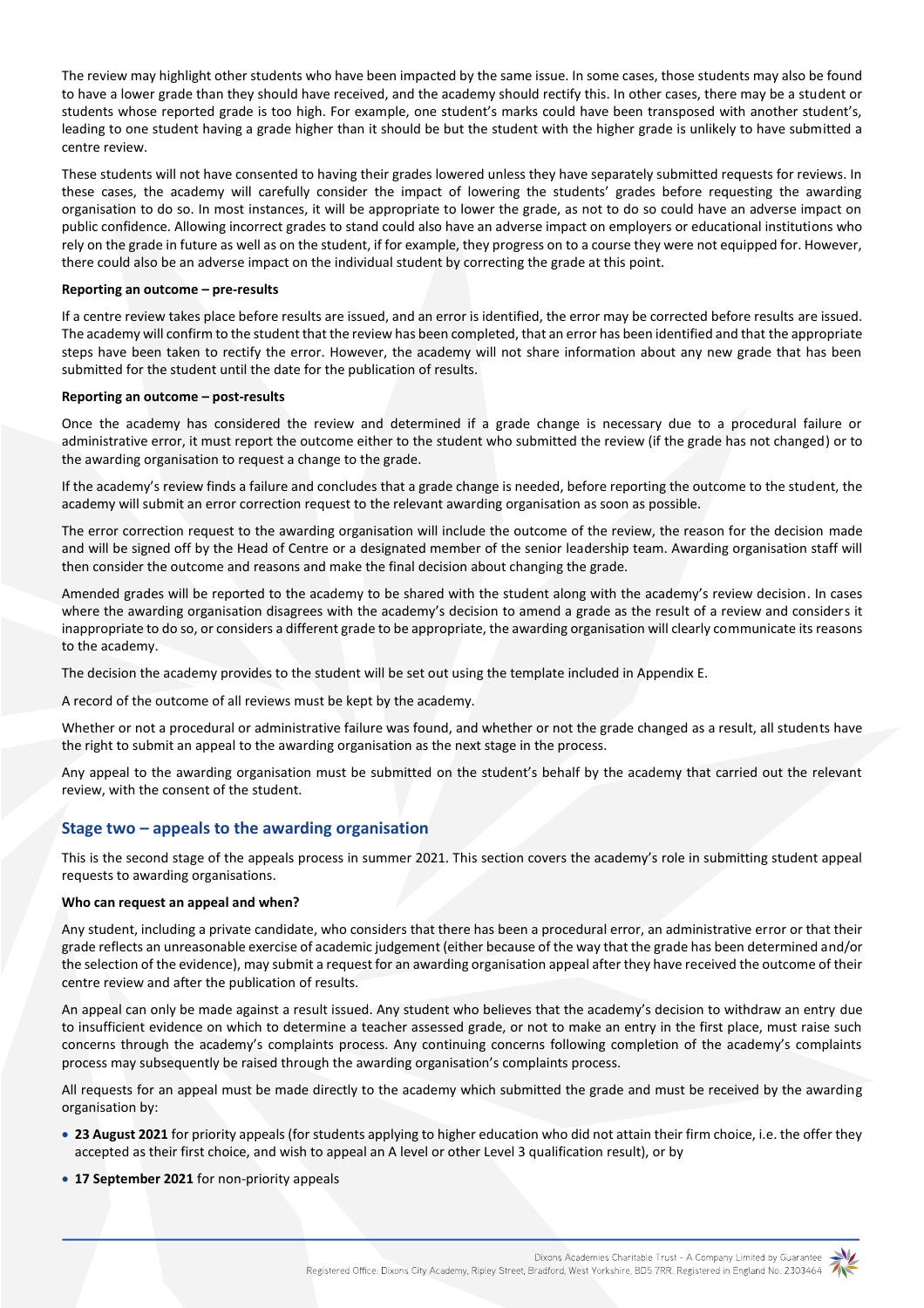All requests for appeals, from internal or private candidates, must be made to the academy which determined and submitted the grade and the academy must submit the appeal request to the awarding organisation.

Appeals which are not submitted by the dates as indicated in the key dates section of this document may lead to appeals not being completed in time for those students applying to higher education who did not attain their firm choice (i.e. the offer they accepted as their first choice), and wish to appeal an A level or other Level 3 qualification result.

Awarding organisations will not accept appeals directly from students or parents. Appeals submitted by students or parents directly to an awarding organisation will not be processed and will need to be re-submitted via the academy. This may risk appeals not being completed in time for those students applying to higher education who did not attain their firm choice (i.e. the offer they accepted as their first choice) and wish to appeal an A level or other Level 3 qualification result.

Any student who requests a priority appeal must include their UCAS personal ID with the appeal application for it to be processed as such. They should also notify their higher education provider that they have requested an appeal at the earliest possible opportunity so they can decide how to handle their offer.

The academy will:

- have a clearly documented process and appropriate resource in place to handle reviews and appeal requests from results days
- have clearly communicated the process to students in advance of results days
- have ready access to the materials needed to submit the appeal to minimise the likelihood of the awarding organisation needing to request further information
- have a named contact available for any awarding organisation queries who will know about the appeals submitted and be able to assist promptly

The academy will accept and submit a request for an appeal from a student. A failure to do so could constitute malpractice and awarding organisations are required to follow up on such cases. The appeal submission should include the outcome of the initial centre review showing the academy's own findings when considering the student's concerns.

Appeals cannot be made to an awarding organisation until the centre review has been completed. Any appeals submitted where this is not the case will be rejected by the awarding organisation and a new application will need to be submitted after the centre review has concluded.

#### **How to appeal**

The academy will submit an appeal to the awarding organisation if the student considers that:

- the academy did not follow its procedure properly or consistently in arriving at the result, or during the centre review
- the awarding organisation made an administrative error in relation to the result
- the academy made an unreasonable exercise of academic judgement in the choice of evidence from which to determine the grade and / or the determination of that grade from the evidence

Details of the information needed to be submitted for stage two is included in Appendix C.

Once the academy has submitted the appeal to the awarding organisation, it should confirm to the student that it has done so.

If an application for an appeal is not accepted, the reason/s for this will be given.

A student may submit a request for an appeal but subsequently decide they wish to withdraw it. Awarding organisations will accept requests for appeals to be withdrawn as long as no finding has been made. An application for an awarding organisation appeal cannot be withdrawn once a finding has been made.

As a result of the appeal, the case will either be rejected (disallowed) or upheld (allowed) in whole or in part. The fact that an appeal has been upheld (allowed) will not necessarily result in a grade change for the student.

Where the awarding organisation:

- identifies a procedural error, or
- finds alternative evidence should have been included in the range of evidence

and that this may have impacted the teacher assessed grade, they will report these findings to the academy and direct them to review the teacher assessed grade.

The academy will then inform the awarding organisation if it believes there should be a change to the grade. An awarding organisation may impose a change to the grade. Appeals made on the grounds of procedural error will be evaluated by a staff member or an independent reviewer appointed by the awarding organisation.

Following final quality assurance checks, where it considers it appropriate to do so, the awarding organisation will make the grade amendment and report the outcome of the appeal, with reasons for its decision, to the academy.

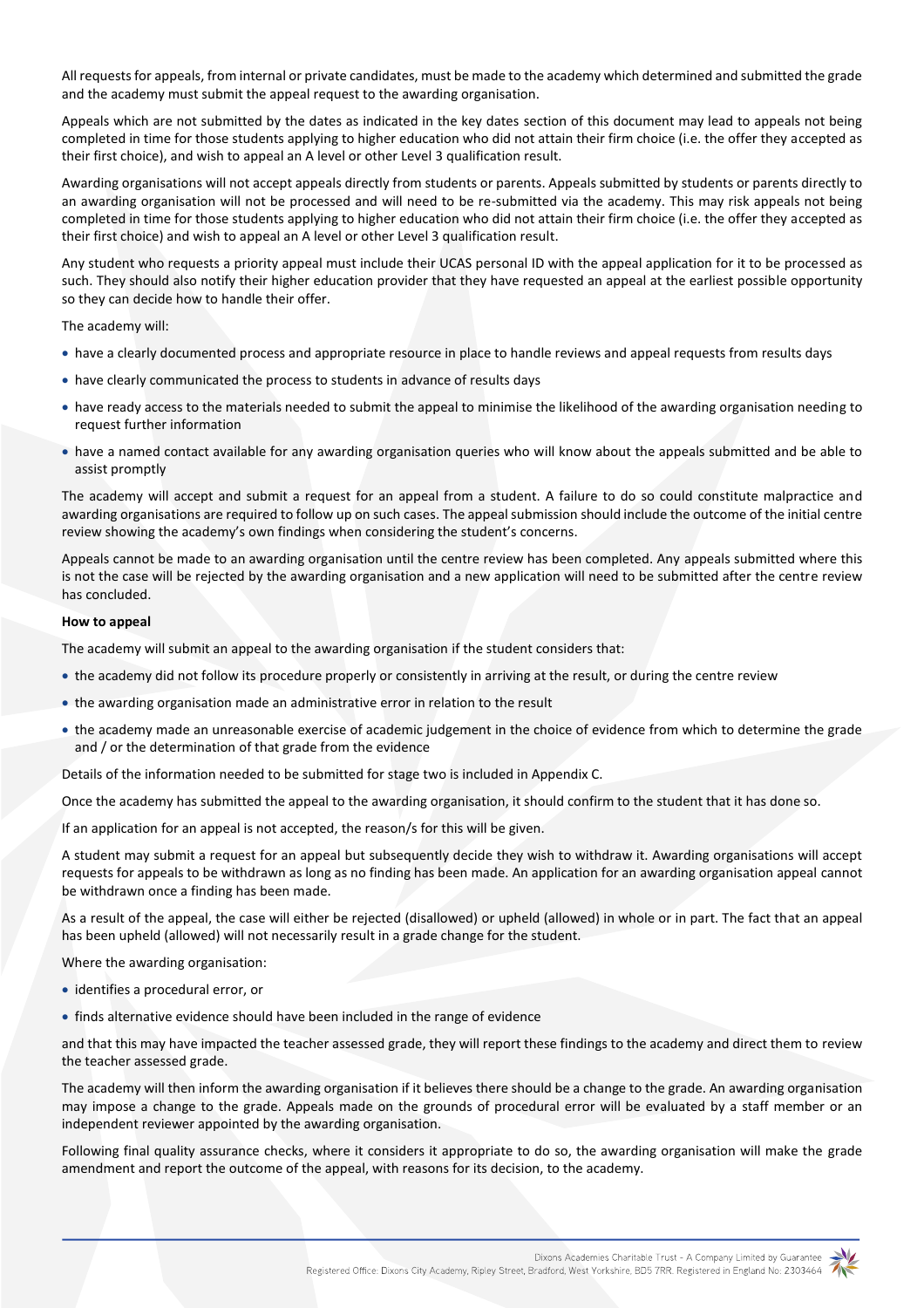Where an unreasonable exercise of academic judgement is identified by the awarding organisation, the independent reviewer will determine the alternative grade. The awarding organisation will then report the revised grade and outcome of the appeal, with reasons, to the academy.

The academy must share the outcome of the awarding organisation appeal and, where appropriate, the next stage of the process with the student promptly.

## **Appeals for private candidates**

The appeals process applies to private candidates in the same way as for all other students.

It is the responsibility of the academy to ensure that all candidates, including private candidates, can access the appeals process.

**NB** Private candidates may include re-sit students or students who have evidence from other established educational providers.

#### **Prior to results day**

Where an academy has accepted entries from private candidates, it must ensure that it has followed the JCQ guidance on assessing private candidates.

In particular:

- where an academy has accepted evidence from a third party, it must ensure that the third party has provided copies of the evidence used which the centre must retain in case it is required during the appeals process
- if the third party has also determined the student's teacher assessed grade, the academy must also ensure that the third party has provided all the necessary supporting documentation, such as a completed candidate assessment record
- the academy must also ensure that the third party has provided the necessary assurances set out in the JCQ guidance, including confirming their willingness to cooperate with the appeals process
- the academy will have followed their normal internal quality assurance processes as far as possible for private candidate grades, although some aspects of the quality assurance process (for example, a review of historical data) will not be applicable

#### **Sharing information with private candidates**

If, following the issue of results, a private candidate requests information about their grade, the academy will provide the same information as for all other students. Where some of this information is held by a third party, the academy will liaise with them to ensure that this information can be provided.

#### **Conducting a centre review for private candidates**

If a private candidate requests a centre review, it is the responsibility of the academy that entered them to conduct the review and to liaise with third parties who have been involved in assessing the candidate where necessary. The academy must ensure that the correct process has been followed and that no errors have been made that have affected the grade.

Before conducting a centre review, the academy must ensure that the student is aware that their grade may be raised, stay the same or be lowered as a result of the review.

The review procedure will follow the same process as a review for an internal candidate at stage one – centre reviews.

#### **Awarding organisation appeals**

If, following a centre review, a private candidate requests an awarding organisation appeal, the academy will submit this to the awarding organisation on their behalf as for any other student.

Before submitting an appeal, the academy must ensure that the student is aware that their grade may be raised, stay the same or be lowered as a result of the awarding organisation appeal.

When submitting the appeal, the academy will ensure that any additional supporting documentation provided by third parties involved in the appeals process is included. The review procedure will follow the same process as a review for an internal candidate at stage two – appeals to an awarding organisation.

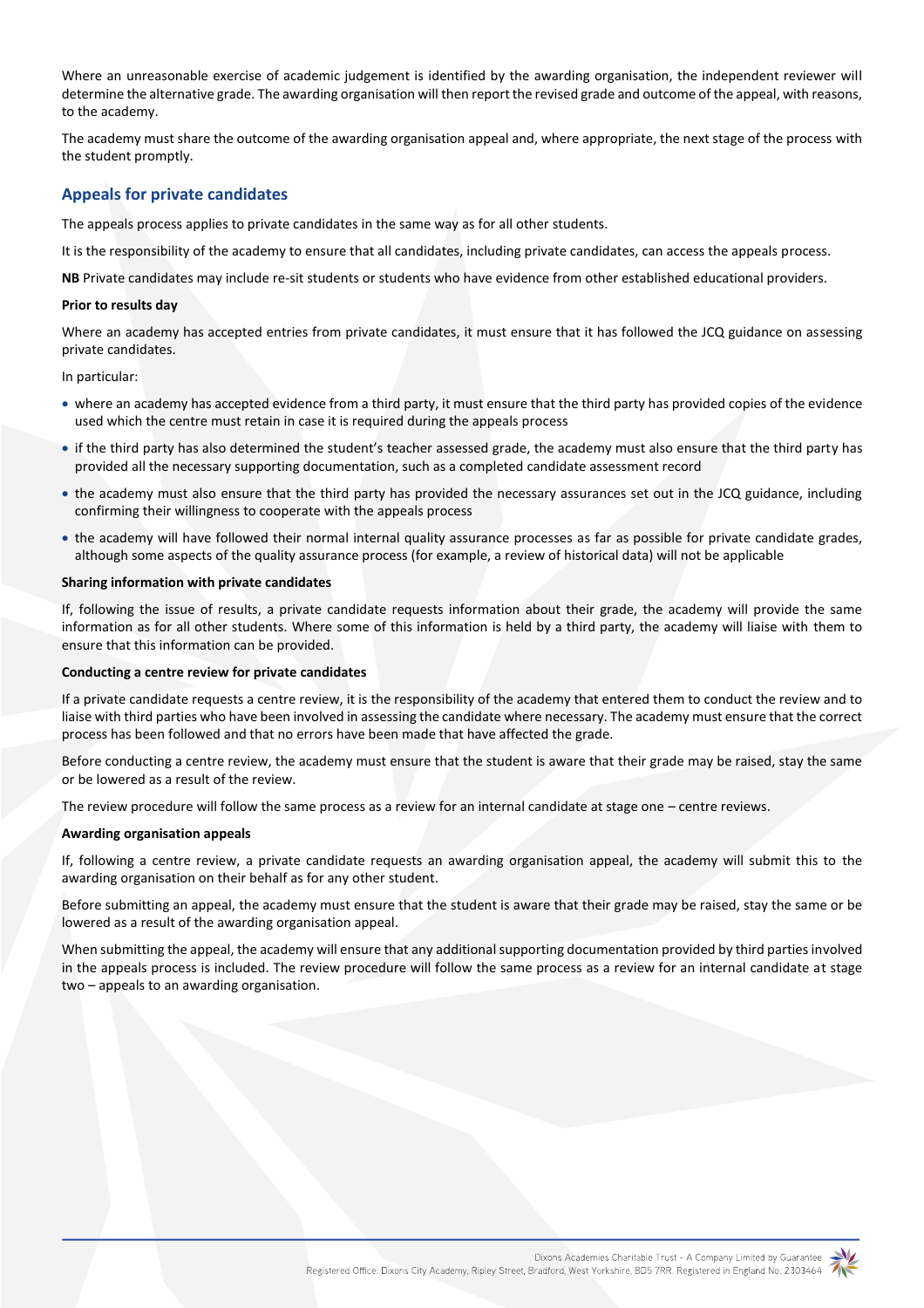# **Key dates**

- Publication of GCE AS and A-level results 10 August 2021
- Publication of GCSE results 12 August 2021

## **Key dates for priority appeals\*:**

| 10 August to 16 August 2021 | Window for students to request a centre review   |
|-----------------------------|--------------------------------------------------|
| 10 August to 20 August 2021 | Academy conducts centre reviews                  |
| 10 August to 23 August 2021 | Academy submit appeals to awarding organisations |

\*A priority appeal is only for students applying to higher education who did not attain their firm choice (i.e. the offer they accepted as their first choice), and wish to appeal an A level or other Level 3 qualification result.

## **Key dates for non-priority appeals:**

| From results day to 3 September 2021  | Window for students to request a centre review   |
|---------------------------------------|--------------------------------------------------|
| From results day to 10 September 2021 | Academy conducts centre reviews                  |
| From results day to 17 September 2021 | Academy submit appeals to awarding organisations |

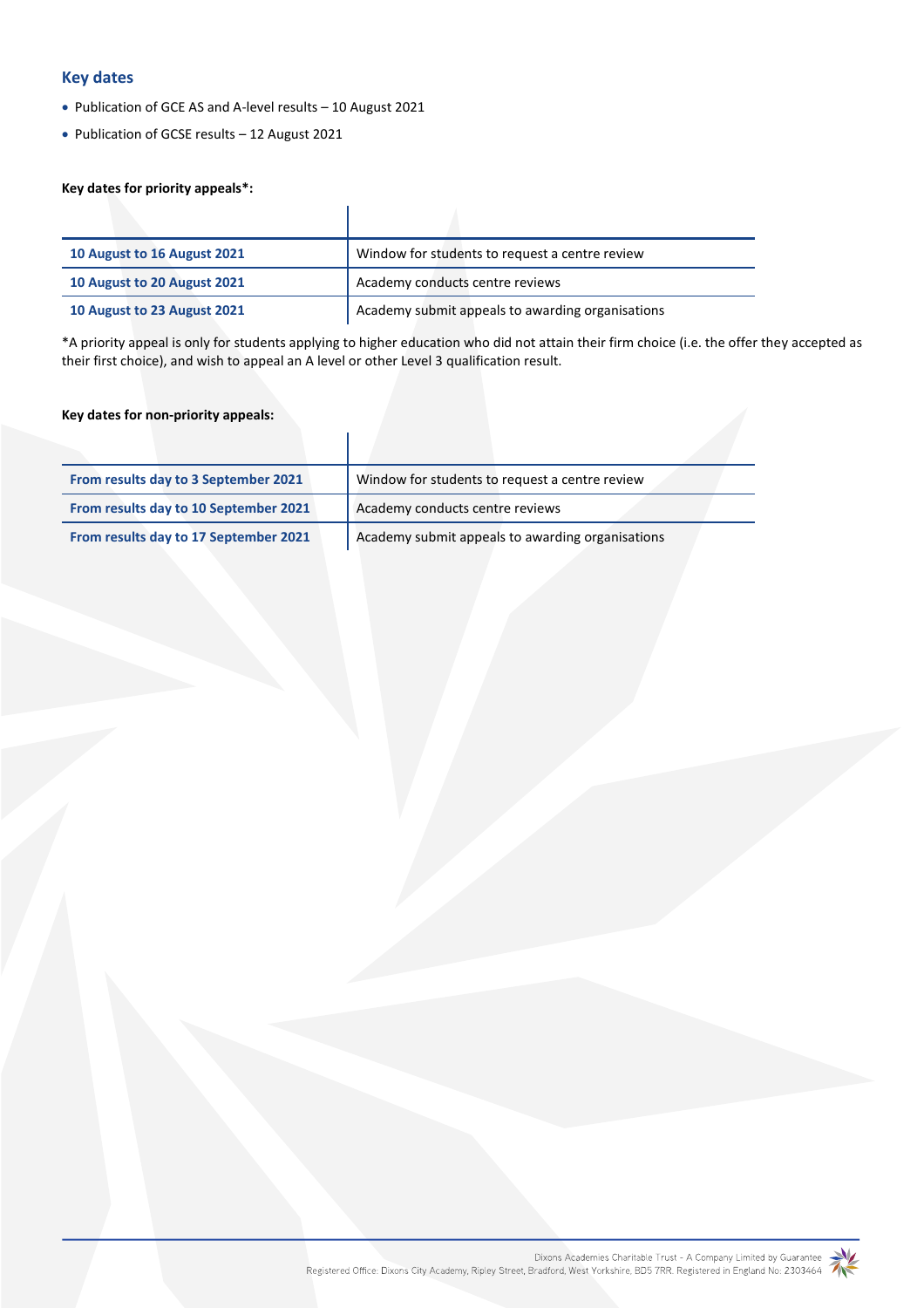# **Appendix A**

# **Important information for students**

#### **What may happen to your grade during the centre review and appeals process?**

If you request a centre review or an awarding organisation appeal, there are three possible outcomes:

- your original grade is lowered, so your final grade will be lower than the original grade you received
- your original grade is confirmed, so there is no change to your grade
- your original grade is raised, so your final grade will be higher than the original grade you received

Once a finding has been made, you cannot withdraw your request for a centre review or appeal. If your grade has been lowered, you will not be able to revert back to the original grade you received on results day.

## **What will be checked during a centre review?**

You can ask the academy to check whether it made a procedural error, an administrative error, or both. A procedural error means a failure to follow the process set out in the centre policy. An administrative error means an error in recording your grade or submitting your grade to the awarding organisation.

You must request a centre review before you can request an awarding organisation appeal. This is so the awarding organisation is certain that your grade is as the centre intended.

## **What will be checked during an awarding organisation appeal?**

You can ask the awarding organisation to check whether the academy made a procedural or administrative error, or whether the awarding organisation itself made an administrative error. You can also ask the awarding organisation to check whether the academic judgement of the academy was unreasonable, either in the selection of evidence or the determination of your grade.

## **When do I need to submit my request?**

You should submit a request for a centre review by 16 August 2021 for a priority appeal, or by 3 September 2021 for non-priority appeals.

Once you have received the outcome of your centre review, if you wish to request an awarding organisation appeal, you should do so as soon as possible. Your academy will submit this on your behalf. Requests for a priority appeal should be submitted by 23 August 2021 and requests for non-priority appeals should be submitted by 17 September 2021. Priority appeals that aren't submitted to the awarding organisation by 23 August 2021 will still be treated as a priority, but they may not be completed in time for those with a higher education place dependent on the outcome of the appeal.

## **What is a priority appeal?**

A priority appeal is only for students applying to higher education who did not attain their firm choice (i.e. the offer they accepted as their first choice), and wish to appeal an A level or other Level 3 qualification result.

You should inform your intended higher education provider that you have requested a centre review or appeal.

## **What is a UCAS personal ID and why is it needed?**

Your UCAS personal ID is the 10-digit code included in all correspondence from UCAS. This is needed to confirm that a student's place is dependent on the outcome of the appeal.

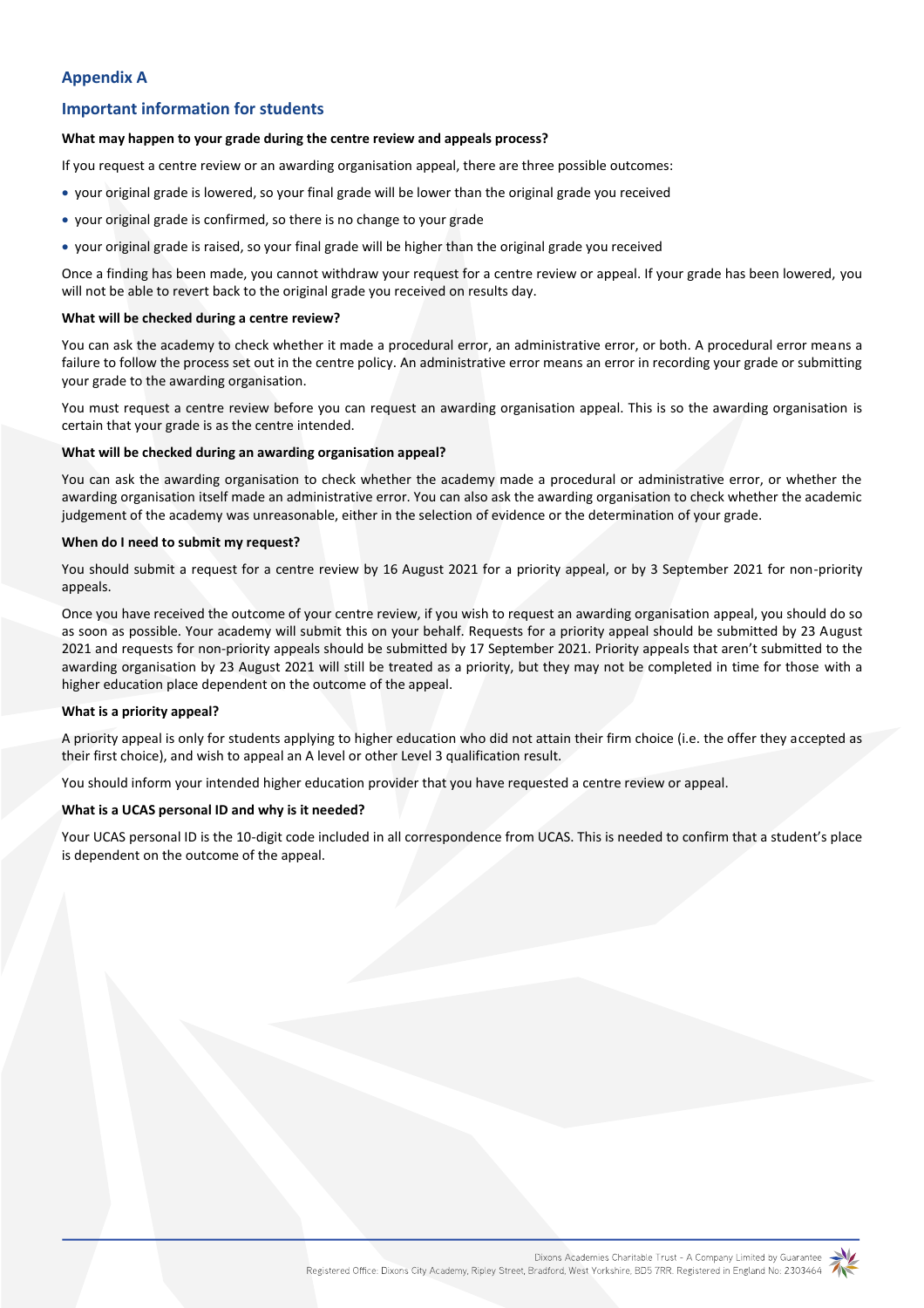## **Appendix B**

## **Centre Review**

#### **Student request**

This section is to be completed by the student. A request for a centre review must be submitted to Miss Lawrence, Data and Exams Manager, at Dixons Unity Academy, not the awarding organisation. A centre review must be conducted before an appeal to the awarding organisation. This is so the awarding organisation is certain that your grade is as the centre intended.

| <b>Centre name</b>                                                                                                                                                                                                                         | <b>DIXONS UNIT ACADEMY</b>                                                                                                                                                                                                                                            |
|--------------------------------------------------------------------------------------------------------------------------------------------------------------------------------------------------------------------------------------------|-----------------------------------------------------------------------------------------------------------------------------------------------------------------------------------------------------------------------------------------------------------------------|
| <b>Centre number</b>                                                                                                                                                                                                                       | 37773                                                                                                                                                                                                                                                                 |
| <b>Student name</b>                                                                                                                                                                                                                        |                                                                                                                                                                                                                                                                       |
| <b>Candidate number</b>                                                                                                                                                                                                                    |                                                                                                                                                                                                                                                                       |
| <b>Qualification title</b>                                                                                                                                                                                                                 |                                                                                                                                                                                                                                                                       |
| <b>Teacher assessed grade issued</b>                                                                                                                                                                                                       |                                                                                                                                                                                                                                                                       |
| Is this a priority appeal?                                                                                                                                                                                                                 | <b>No</b>                                                                                                                                                                                                                                                             |
| <b>Grounds for centre review</b>                                                                                                                                                                                                           | Administrative error by the centre (tick if yes)<br>e.g. the wrong grade/mark was recorded against an item of evidence<br>Procedural error by the centre (tick if yes)<br>e.g. a reasonable adjustment/access arrangement was not provided for an eligible<br>student |
| <b>Supporting evidence</b><br>Please<br>provide<br>short<br>a<br>explanation of what you believe<br>went wrong and how you think<br>this has impacted your grade.<br>(5,000 character limit; continue<br>on a separate sheet if necessary) |                                                                                                                                                                                                                                                                       |

## **Acknowledgement**

I confirm that I am requesting a centre review for the qualification named above and that I have read and understood the information provided in the 'Important information for students' in Appendix A. In submitting this review, I am aware that:

- the outcome of the review may result in my grade remaining the same, being lowered or raised
- the next stage (stage two: the appeal to awarding organisation) may only be requested once the centre review (stage one) has been requested and concluded

| <b>Student name</b>      |  |
|--------------------------|--|
| <b>Student signature</b> |  |
| <b>Date</b>              |  |

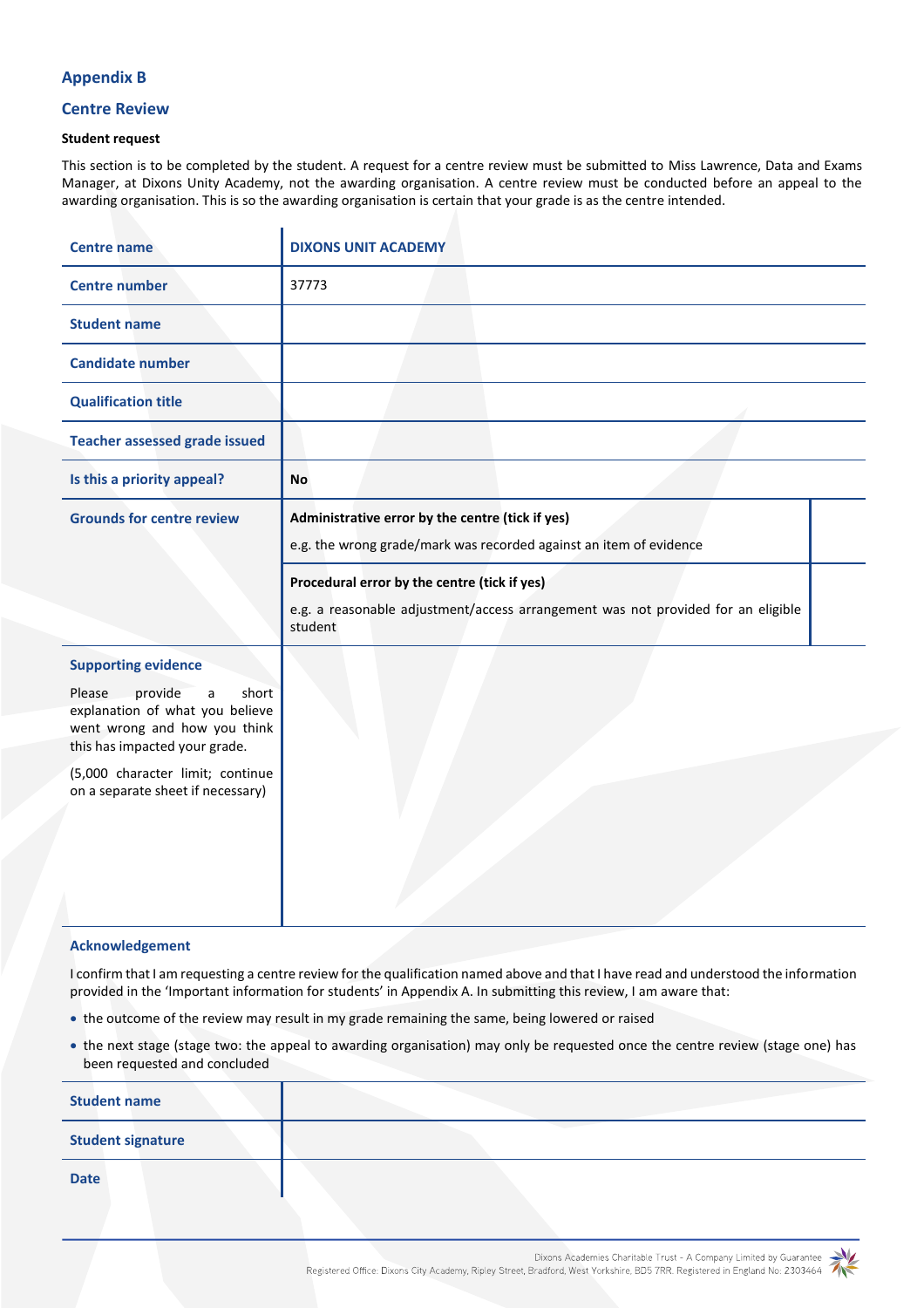# **Appendix C**

# **Appeal to the Awarding Organisation**

This section is to be completed by the student. An awarding organisation appeal must be submitted to Miss Lawrence, Data and Exams Manager, at Dixons Unity Academy, and the academy will then submit it to the awarding organisation.

| <b>Centre name</b>                   | <b>DIXONS UNITY ACADEMY</b>                                                                                            |
|--------------------------------------|------------------------------------------------------------------------------------------------------------------------|
| <b>Centre</b> number                 | 37773                                                                                                                  |
| <b>Student name</b>                  |                                                                                                                        |
| <b>Candidate number</b>              |                                                                                                                        |
| <b>Qualification title</b>           |                                                                                                                        |
| <b>Teacher assessed grade issued</b> |                                                                                                                        |
| Is this a priority appeal?           | <b>No</b>                                                                                                              |
| <b>Grounds for appeal</b>            | Administrative error by the centre (tick if yes)<br>e.g. the wrong grade/mark was recorded against an item of evidence |
|                                      | Procedural issue at the centre                                                                                         |
|                                      | Procedural error (tick if yes)                                                                                         |
|                                      | Issues with reasonable<br>adjustment/access arrangement and/or<br>mitigating<br>circumstances (tick if yes)            |
|                                      | Unreasonable exercise of academic judgement                                                                            |
|                                      | Selection of evidence (tick if yes)                                                                                    |
|                                      | Determination of teacher assessed grade (tick if yes)                                                                  |

## **Supporting evidence**

Please provide a short explanation of what you believe went wrong and how you think this has impacted your grade where that relates to your chosen ground for appeal. In some cases, you must provide a clear reason, but it doesn't have to be lengthy.

#### **Administrative error by the awarding organisation**

You must provide a clear explanation.

| (5,000 character limit; continue on a separate sheet if |  |  |  |
|---------------------------------------------------------|--|--|--|
| necessary)                                              |  |  |  |

#### **Procedural error**

This is when the academy made a procedural error that has not been corrected at stage one or the academy did not conduct its review properly and consistently. If you can, please add a further explanation or alternatively refer to the information that you have already provided above.

(5,000 character limit; continue on a separate sheet if necessary)

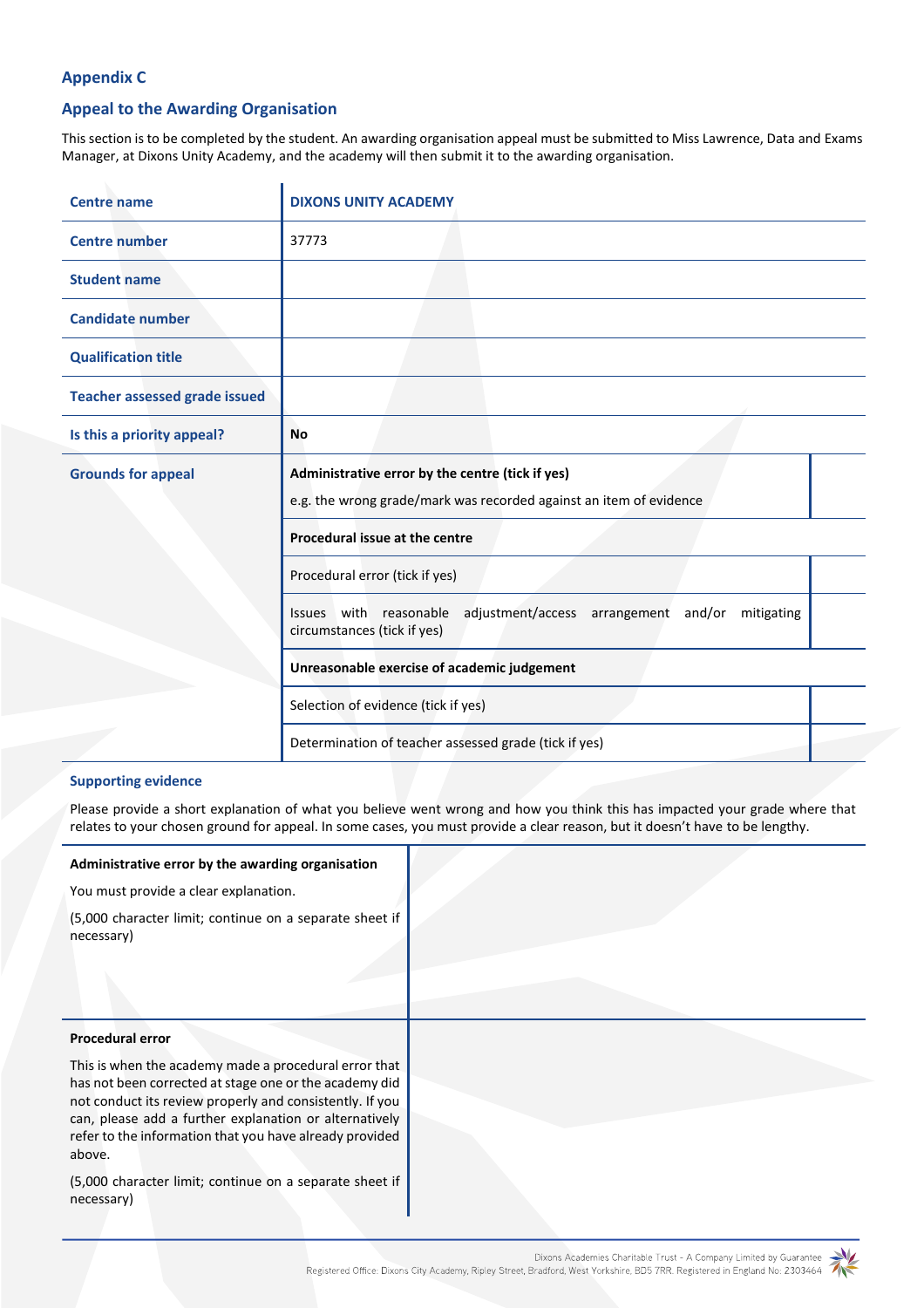| with<br>arrangements/reasonable<br><b>Issues</b><br>access<br>adjustments and/or mitigating circumstances                    |  |
|------------------------------------------------------------------------------------------------------------------------------|--|
| You must provide a clear explanation of what you<br>believe went wrong and how you think this has<br>impacted on your grade. |  |
| (5,000 character limit; continue on a separate sheet if<br>necessary)                                                        |  |
| <b>Selection of evidence</b>                                                                                                 |  |
| You must provide a clear explanation of what you<br>believe went wrong and how you think this has<br>impacted on your grade. |  |
| (5,000 character limit; continue on a separate sheet if<br>necessary)                                                        |  |
| Determination of the teacher assessed grade                                                                                  |  |
| You can provide a short explanation of the reason for<br>your appeal if you want to.                                         |  |
| (5,000 character limit; continue on a separate sheet if<br>necessary)                                                        |  |
|                                                                                                                              |  |
|                                                                                                                              |  |
|                                                                                                                              |  |
|                                                                                                                              |  |

## **Acknowledgement**

I confirm that I am requesting an appeal for the qualification named above and that I have read and understood the information provided in the 'Important information for students' in Appendix A.

I am aware that:

- the outcome of the appeal may result in my grade remaining the same, being lowered or raised
- I understand that there is no further opportunity to appeal to the awarding organisation and that the next stage would be to contact the regulator. The awarding organisation will include the next appropriate steps, where applicable, in their appeal outcome letter which you will receive from Dixons Unity Academy

| <b>Student name</b>      |  |
|--------------------------|--|
| <b>Student signature</b> |  |
| <b>Date</b>              |  |

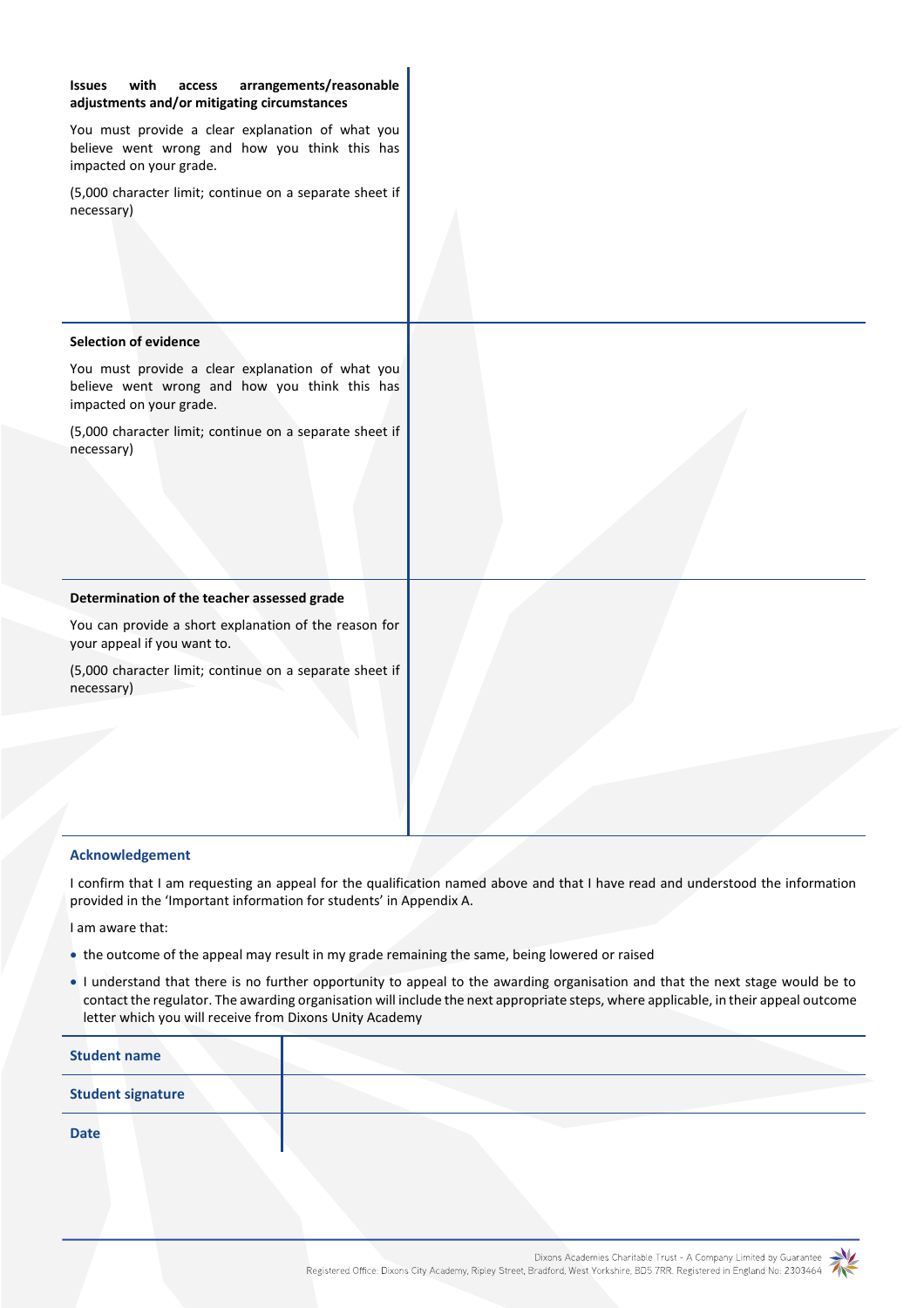# **Appendix D**

# **Optional Evidence Checklist for Student Appeals**

This is a checklist of the evidence that the academy will be required to submit to the awarding organisation in the event of a student appeal to the awarding organisation on either procedural or academic judgement grounds. You may also find this evidence useful when conducting centre reviews.

Subject teachers and heads of department are asked to review the checklist once teacher assessed grades have been submitted to ensure that all documentation is complete, accurate and easily accessible to staff who will be completing centre reviews and submitting appeals. It may be helpful to note the name and location of relevant documentation so that it can be easily retrieved if needed during the centre review and appeals processes.

The checklist should be submitted along with all required evidence, when submitting an appeal to the awarding organisation. This may reduce the need for the awarding organisation to contact centre staff with queries about the evidence submitted.

| <b>Student name</b>                                                                                                                                                                                     |                                                                                                                                                                                                                                          |                                                                                                                                                                                                                                                                                                                                                                         |
|---------------------------------------------------------------------------------------------------------------------------------------------------------------------------------------------------------|------------------------------------------------------------------------------------------------------------------------------------------------------------------------------------------------------------------------------------------|-------------------------------------------------------------------------------------------------------------------------------------------------------------------------------------------------------------------------------------------------------------------------------------------------------------------------------------------------------------------------|
| <b>Candidate number</b>                                                                                                                                                                                 |                                                                                                                                                                                                                                          |                                                                                                                                                                                                                                                                                                                                                                         |
| <b>Qualification level</b>                                                                                                                                                                              |                                                                                                                                                                                                                                          |                                                                                                                                                                                                                                                                                                                                                                         |
| <b>Subject</b>                                                                                                                                                                                          |                                                                                                                                                                                                                                          |                                                                                                                                                                                                                                                                                                                                                                         |
| The cohort assessment record (or<br>equivalent centre documentation)<br>including the following:                                                                                                        | If this is not contained in the<br>assessment record, please identify the<br>appropriate document that includes<br>the information. This will need to be<br>the<br>submitted<br>awarding<br>to<br>organisation in the event of an appeal | <b>Explanatory notes</b>                                                                                                                                                                                                                                                                                                                                                |
| The roles of the two members of staff<br>who checked and confirmed the grades<br>for this subject.                                                                                                      |                                                                                                                                                                                                                                          |                                                                                                                                                                                                                                                                                                                                                                         |
| The evidence selected for the cohort and<br>an explanation of how the evidence has<br>been used to support the determination<br>of grades.                                                              |                                                                                                                                                                                                                                          | The explanation should be sufficient to<br>enable the awarding organisation to<br>understand<br>approach to the<br>the<br>determination of grades at a cohort level.<br>It should specify, for example, if greater<br>weight has been given to one or more<br>assessments and how coverage of the<br>objectives<br>assessment<br>has<br>been<br>achieved.               |
| Details of individual variations in the<br>evidence selected for students within the<br>cohort and a rationale for each variation.                                                                      |                                                                                                                                                                                                                                          | This should detail all cases where the<br>selection of evidence for an individual<br>student varies from that selected for the<br>cohort, including variations required as a<br>result of access arrangements, mitigating<br>circumstances, disruption to teaching and<br>learning, concerns about authenticity or<br>because the student is a<br>private<br>candidate. |
| Confirmation<br>of<br>mitigating<br>any<br>circumstances which have been taken<br>into account for individual students, and<br>an explanation of the way in which they<br>have been taken into account. |                                                                                                                                                                                                                                          |                                                                                                                                                                                                                                                                                                                                                                         |

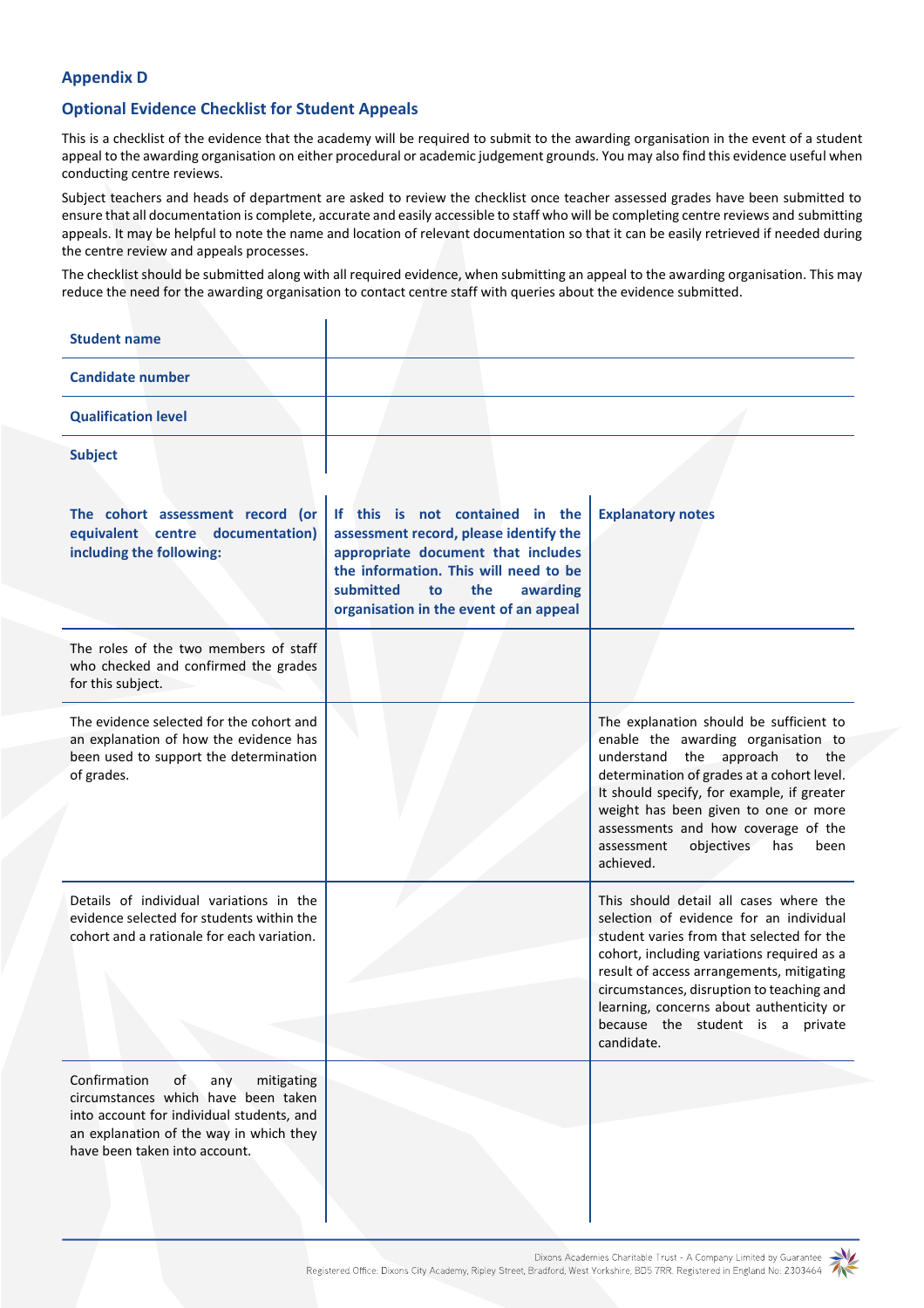| The cohort assessment record (or<br>equivalent centre documentation)<br>including the following:                                                                                                                                                                             | If this is not contained in the<br>assessment record, please identify the<br>appropriate document that includes<br>the information. This will need to be<br>submitted<br>the<br>awarding<br>to<br>organisation in the event of an appeal | <b>Explanatory notes</b>                                                                                                                                                                                              |
|------------------------------------------------------------------------------------------------------------------------------------------------------------------------------------------------------------------------------------------------------------------------------|------------------------------------------------------------------------------------------------------------------------------------------------------------------------------------------------------------------------------------------|-----------------------------------------------------------------------------------------------------------------------------------------------------------------------------------------------------------------------|
| Confirmation of any access arrangements<br>or reasonable adjustments agreed for<br>individual students, and an explanation of<br>the way in which any failure to provide<br>access<br>arrangements<br>agreed<br>or<br>reasonable adjustments has been taken<br>into account. |                                                                                                                                                                                                                                          |                                                                                                                                                                                                                       |
| Any available additional records relating<br>to the evidence selection for private<br>candidates included in the cohort.                                                                                                                                                     |                                                                                                                                                                                                                                          | For<br>example,<br>supporting<br>any<br>documentation provided by a third party<br>involved in the grading decision.                                                                                                  |
| Any available correspondence or records<br>of discussions with students or parents<br>about concerns related to the grading<br>process.                                                                                                                                      |                                                                                                                                                                                                                                          | Teachers are not expected to document<br>all conversations about student or<br>parental concerns, but records that are<br>available should be submitted to the<br>awarding organisation in the event of an<br>appeal. |
| A copy of information shared with the<br>student about the evidence selected, and<br>marks or grades awarded for each item of<br>evidence.                                                                                                                                   |                                                                                                                                                                                                                                          |                                                                                                                                                                                                                       |
| <b>Details</b><br>of<br>procedural<br>any<br>or<br>administrative errors which have come to<br>light since the original submission of<br>teacher<br>assessed<br>grades,<br>and<br>confirmation of action taken to address<br>these.                                          |                                                                                                                                                                                                                                          |                                                                                                                                                                                                                       |
| All available student evidence which has<br>been used in determining the grade.                                                                                                                                                                                              |                                                                                                                                                                                                                                          |                                                                                                                                                                                                                       |
| A copy of the student's request for a<br>centre review and a copy of the centre's<br>response.                                                                                                                                                                               |                                                                                                                                                                                                                                          | If any procedural or administrative errors<br>were identified by the centre, the<br>response to the student should make it<br>clear what action has been taken as a<br>result.                                        |